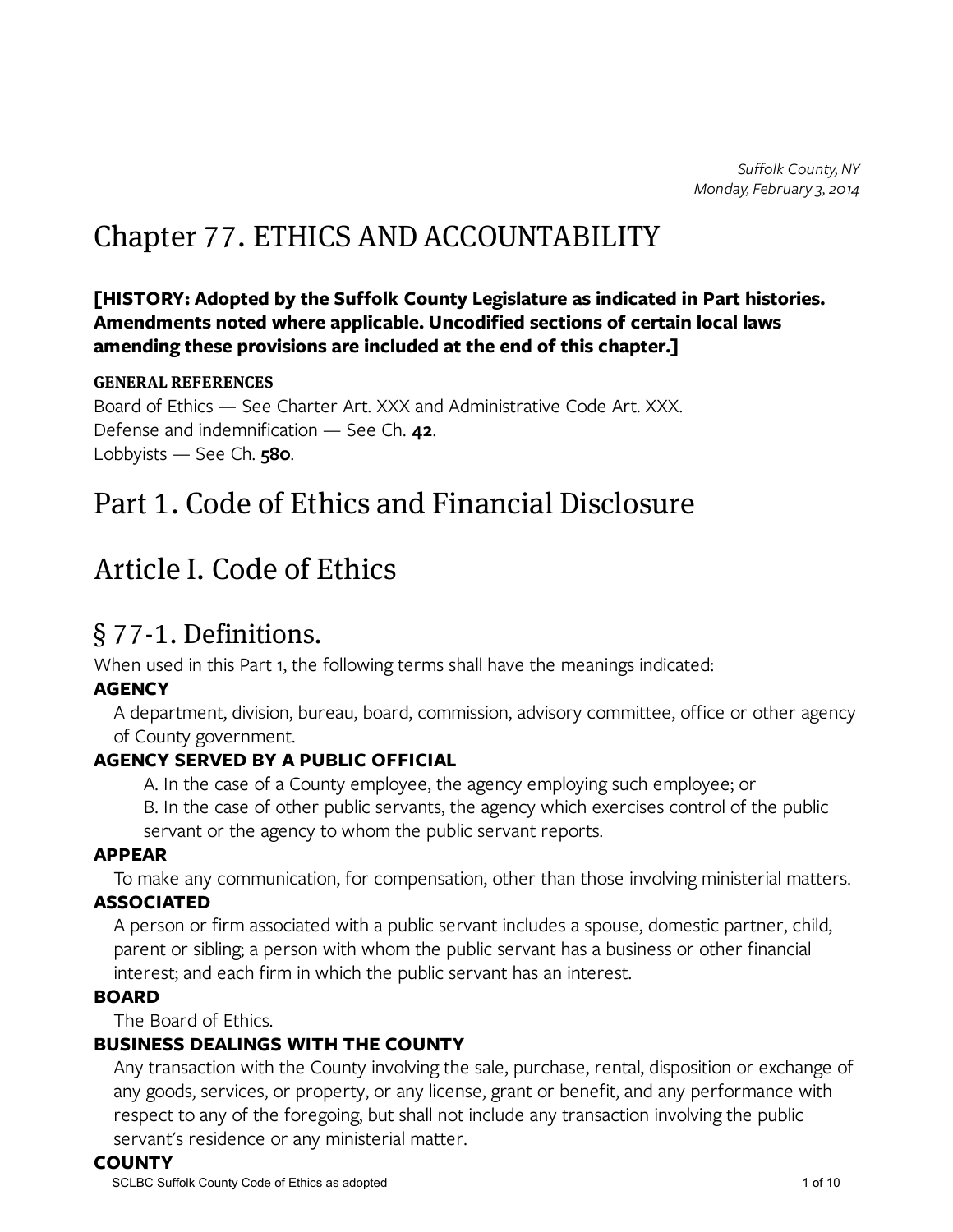The County of Suffolk or any agency of the County of Suffolk.

### COUNTY EMPLOYEE

All elected officials and public servants who are employed by the County and compensated for their services, but shall not include members of occupational licensing boards.

### ELECTED OFFICIAL

A person holding office as County Executive, District Attorney, Clerk, Comptroller, Treasurer, Sheriff or member of the County Legislature.

### FIRM

A sole proprietorship, joint venture, partnership, corporation or any other form of business enterprise.

#### INTEREST

A financial interest in a firm or a position with a firm held by a public servant, the public servant's spouse, domestic partner or unemancipated child.

### **LOBBYIST**

A person or firm registered as a lobbyist with the County of Suffolk pursuant to Chapter 580 of the Suffolk County Code or any successor statute thereto.

#### MEMBER

A member of the Board of Ethics.

### MINISTERIAL MATTER

An administrative act, including the issuance of a license, permit or other permission of the County, which is carried out in a prescribed manner and which does not involve substantial personal discretion.

#### OWNERSHIP INTEREST

An interest in a firm held by a public servant, or the public servant's spouse, domestic partner or unemancipated child, which exceeds 5% of the firm or an investment of \$25,000 in cash or other form of commitment, whichever is less, and any lesser interest in a firm when the public servant, or the public servant's spouse, domestic partner or unemancipated child, is an officer of the firm or exercises managerial control or responsibility regarding such firm, but shall not include interests held in any pension plan, deferred compensation plan or mutual fund, the investments of which are not controlled by the public servant, the public servant's spouse, domestic partner or unemancipated child.

### PARTICULAR MATTER

Any case, proceeding, application, request for a ruling or benefit, determination, contract, investigation, charge, accusation, arrest or similar action which involves a specific party or parties.

### POLITICAL PARTY OFFICER

A chairperson of any County political party committee elected pursuant to § 2-112 of New York Election Law or the chairperson of any duly constituted Town political party committee.

### POSITION

A position in a firm, such as an officer, director, trustee or employee, or any management position, or as an attorney, agent, broker or consultant to the firm, which does not constitute an ownership interest in the firm.

### PUBLIC SERVANT

All officials, officers and employees of the County, whether paid or unpaid.

### SPOUSE

A husband or wife of a public servant who is not legally separated from such public servant. **SUPERVISOR** 

Any person having the authority to control or direct the work of a public servant.<br>SCLBC Suffolk County Code of Ethics as adopted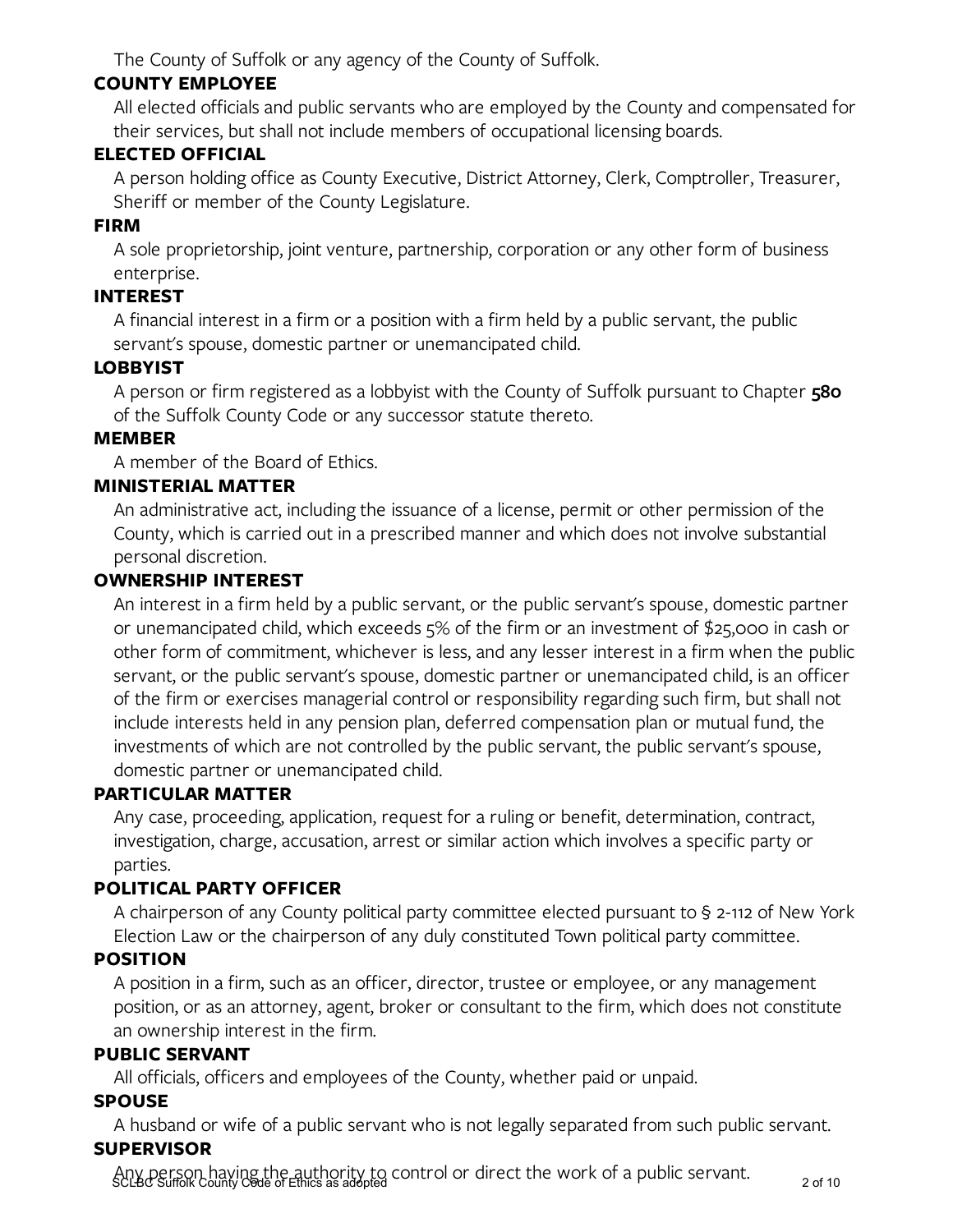### UNEMANCIPATED CHILD

Any son, daughter, stepson or stepdaughter who is under the age of 18, unmarried and living in the household of the public servant.

## § 77-2. Prohibited interests in firms doing business with County.

- A. No public servant shall have an ownership interest in a firm which such public servant knows is engaged in business dealings with the department or agency served by such public servant.
- B. No County employee shall have an ownership interest in a firm which such employee knows is engaged in business dealings with the County.
- C. An individual who, prior to becoming a public servant, has an ownership interest which would be prohibited under this section, shall either:
	- (1) Divest of the ownership interest; or
	- (2) Terminate the business dealing with the County; or
	- (3) Disclose to the Board such ownership interest and comply with its order.
- D. A public servant who has an ownership interest and did not know of a business dealing which would cause the interest to be prohibited, but has subsequently gained knowledge of such business dealing; or a public servant who holds an ownership interest which, subsequent to the public servant's acquisition of the interest, enters into a business dealing which would cause the ownership interest to be prohibited; or a public servant, who, by operation of law, obtains an ownership interest which would be prohibited shall disclose to the Board such ownership interest. Further, the public servant will, within 15 days of knowing of the business dealing, either:
	- (1) Divest of the ownership interest; or
	- (2) Terminate the business dealing with the County; or
	- (3) Ask the Board to determine whether such ownership interest, if maintained, would be in conflict with the proper discharge of the public servant's official duties.
- E. When an individual discloses an ownership interest to the Board pursuant to Subsection C of this section, or a public servant requests that the Board make a determination regarding an ownership interest pursuant to Subsection **D**, the Board shall issue an order setting forth its determination as to whether or not such interest, if maintained, would be in conflict with the proper discharge of the public servant's official duties. In making such determination, the Board shall take into account the nature of the public servant's duties, the manner in which the interest may be affected by any action of the County, the appearance of conflict and such other factors as the Board deems appropriate. If the Board determines a conflict exists, the Board's order shall require divestiture or such other action as it deems appropriate which may mitigate such conflict.

## § 77-3. Prohibited conduct.

- A. A public servant who has an interest in a firm which is not prohibited by  $\frac{1}{5}$  77-2 shall not take any action as a public servant particularly affecting that interest.
- B. No public servant shall engage in any business, transaction or private employment, or have any financial or private interest which is in conflict with the proper discharge of his or her official duties.
- C. No public servant shall use his or her official position or office, or take or fail to take any action, in a manner which he or she knows or has reason to know may result in a personal financial benefit to himself or herself, a person or firm associated with the public servant, a customer or client of the public servant or any person from whom the public servant has received a gift SCLBC Suffolk County Code of Ethics as adopted 3 of 10  $\,$  3 of 10  $\,$  3 of 10  $\,$  3 of 10  $\,$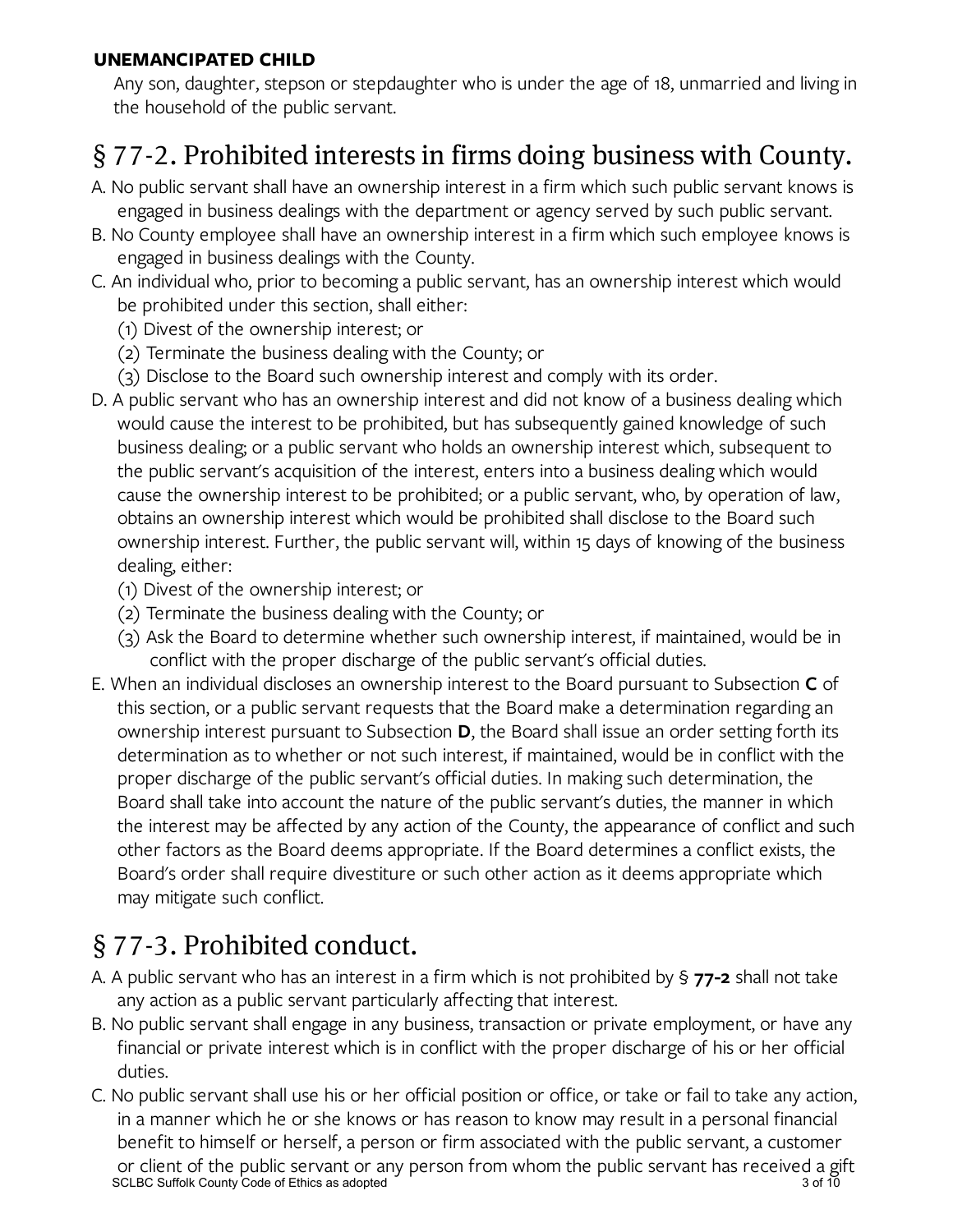or any goods or services for less than fair market value, during the preceding 12 months.

- D. No public servant shall disclose any confidential information concerning the property, affairs or government of the County which is obtained as a result of the official duties of such public servant and which is not otherwise available to the public or use such information to advance any financial or private interest of the public servant or of any person associated with the public servant; provided, however, that this shall not prohibit any public servant from disclosing information concerning conduct which the public servant knows or reasonably believes to involve waste, inefficiency, corruption, criminal activity or conflict of interest.
- E. No public servant shall solicit or accept any gift having a value of \$75 or more from any person or firm which such public servant knows is or intends to become engaged in business dealings with the County.
- F. No public servant shall receive compensation for performing any official duty except from the County or accept or receive any gift or gratuity from any person or entity whose interests will be affected by the public servant's official action or whose interests have been affected by the public servant's official action.
- G. No public servant shall solicit, accept or receive any gift or gratuity from a lobbyist.
- H. No public servant shall, for compensation, represent private interests before any County agency or appear directly or indirectly on behalf of private interests in matters involving the County. For a public servant who is not a County employee, this prohibition shall apply only to the agency served by the public servant.
- I. No public servant shall appear as attorney or counsel against the interests of the County in any litigation in which the County is a party, or in any action or proceeding in which the County, or any public servant of the County, acting in the course of official duties, is a complainant, provided that this subsection shall not apply to an elected official representing himself or herself, or to a public servant employed by an elected official who appears as attorney or counsel for that elected official, in any litigation, action or proceeding in which the elected official has standing and authority to participate by virtue of his or her capacity as an elected official. This subsection shall not apply to an elected official who represents himself or herself in an election law matter or to a public servant who represents a defendant in a criminal proceeding. For a public servant who is not a County employee, this prohibition shall apply only to the agency served by the public servant.
- J. No public servant shall coerce or attempt to coerce, by intimidation, threats or otherwise, another public servant to engage in political activities or participate in a political campaign. Participation in a political campaign shall include managing or aiding in the management of a campaign, soliciting votes, circulating nominating petitions or canvassing voters for a particular candidate or performing similar acts which are unrelated to the public servant's duties or responsibilities.
- K. No public servant shall compel, induce or request any person to make a monetary or in-kind contribution to any candidate for elected office, committee or political party under threat of prejudice to, or promise of, advantage in rank, compensation or other job-related status.
- L. No public servant shall attempt to influence the course of any proposed legislation in the County Legislature that will affect an interest of the public servant or the interest of a person or firm associated with the public servant without publicly disclosing to the Legislature the nature and extent of the private interest.
- M. No public servant shall give or promise to give any portion of his or her compensation or any money or valuable thing to any person in consideration of having been nominated, appointed, elected or employed as a public servant.
- N. No public servant shall make personal use of County letterhead, personnel, equipment, 4 of 10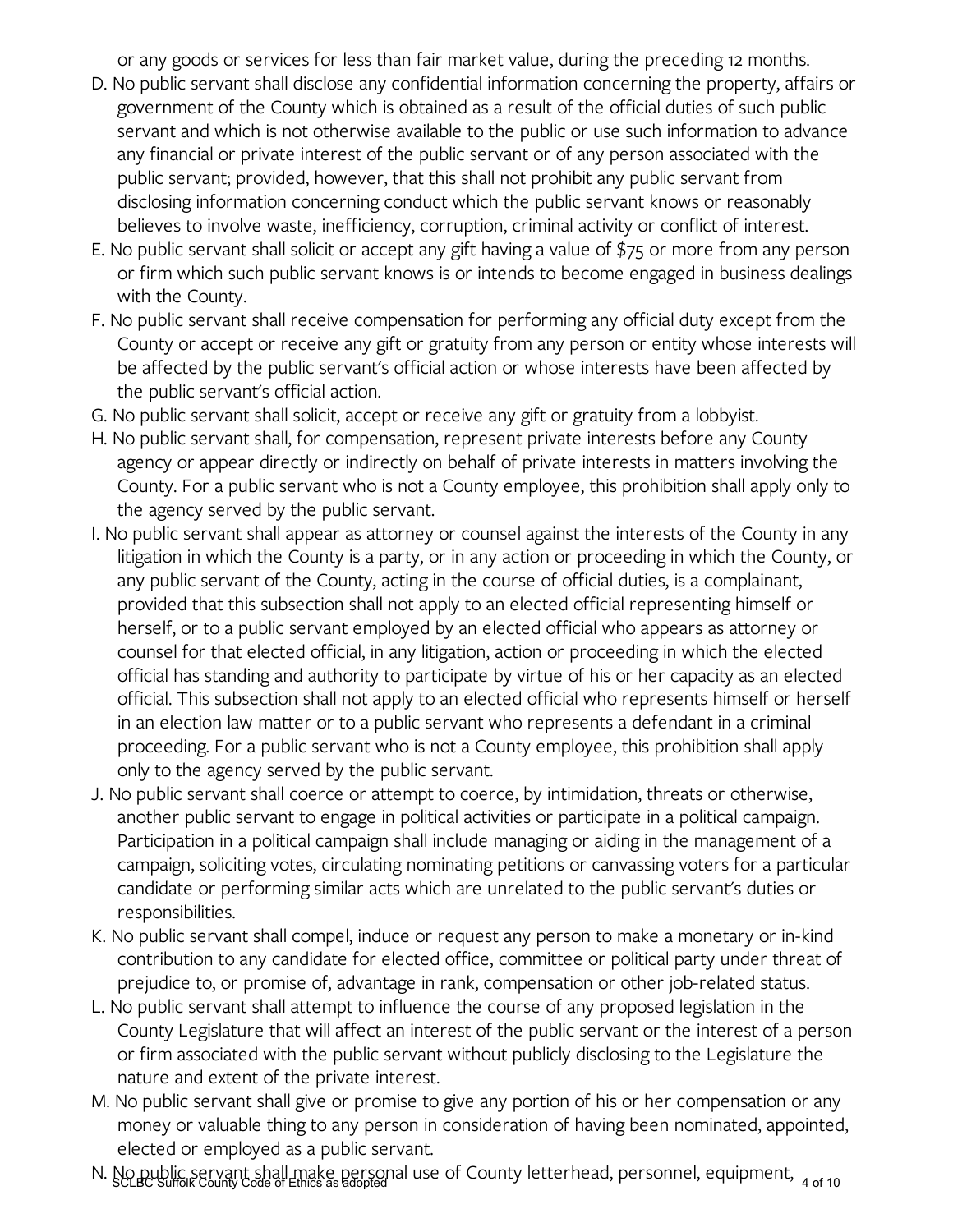## § 77-4. Prohibition on dual office-holding; other provisions relating to political party officials.

- A. No political party officer shall be eligible to serve as an elected official, department commissioner, assistant district attorney or member of any board, commission, authority, or public benefit corporation whose members are appointed by the County Executive or County Legislature.
- B. No elected official shall hold another paid position of employment with the County or a paid position of employment with any department, office, commission, board or agency of the United States of America, New York State, any town or village government, or public benefit corporation created under the provisions of New York State law. This provision shall not apply to an elected official who also holds a position as a teacher in a public school district or a professor at a public university or college.
- C. A political party officer may represent private interests before a County agency but he or she shall first disclose to the Board the nature and scope of the services to be provided.
- D. No political party officer or firm in which he or she holds an ownership interest shall have business dealings with the County, except that a political party officer or his or her firm may receive a contract from the County as a result of a competitive bidding process conducted in accordance with Article 5-A of the New York General Municipal Law.

### § 77-5. Exemptions.

This article shall not prohibit:

- A. An elected official from appearing without compensation before any County agency on behalf of constituents in the performance of his or her public duties and responsibilities.
- B. A public servant from accepting or receiving any County benefit which is provided for or made available to residents generally, or a substantial class of residents to which the public servant belongs.
- C. An elected official from proposing or voting on a measure that will provide a benefit to the elected official, if the benefit will be available to County residents generally or to a substantial class of residents to which the public servant belongs.
- D. A public servant or public servant's spouse from acting as an attorney, agent, broker, officer, director or consultant for any not-for-profit corporation or other entity which operates on a not-for-profit basis, which has business dealings with the County, provided that such public servant takes no direct or indirect part in such business dealings and that the public servant receives no salary or other compensation for such activities.
- E. A contract between the County and a public servant for instructing approved emergency medical services training service programs.
- F. A contract between the County and a public servant for the purpose of providing a foster home for a child under the care of the Suffolk County Department of Social Services, unless the public servant's official responsibilities include approving, authorizing or auditing foster care payments.
- G. An elected official from accepting an invitation to, and attending and participating in, an event sponsored by a community group or organization.

# § 77-6. Post-employment restrictions.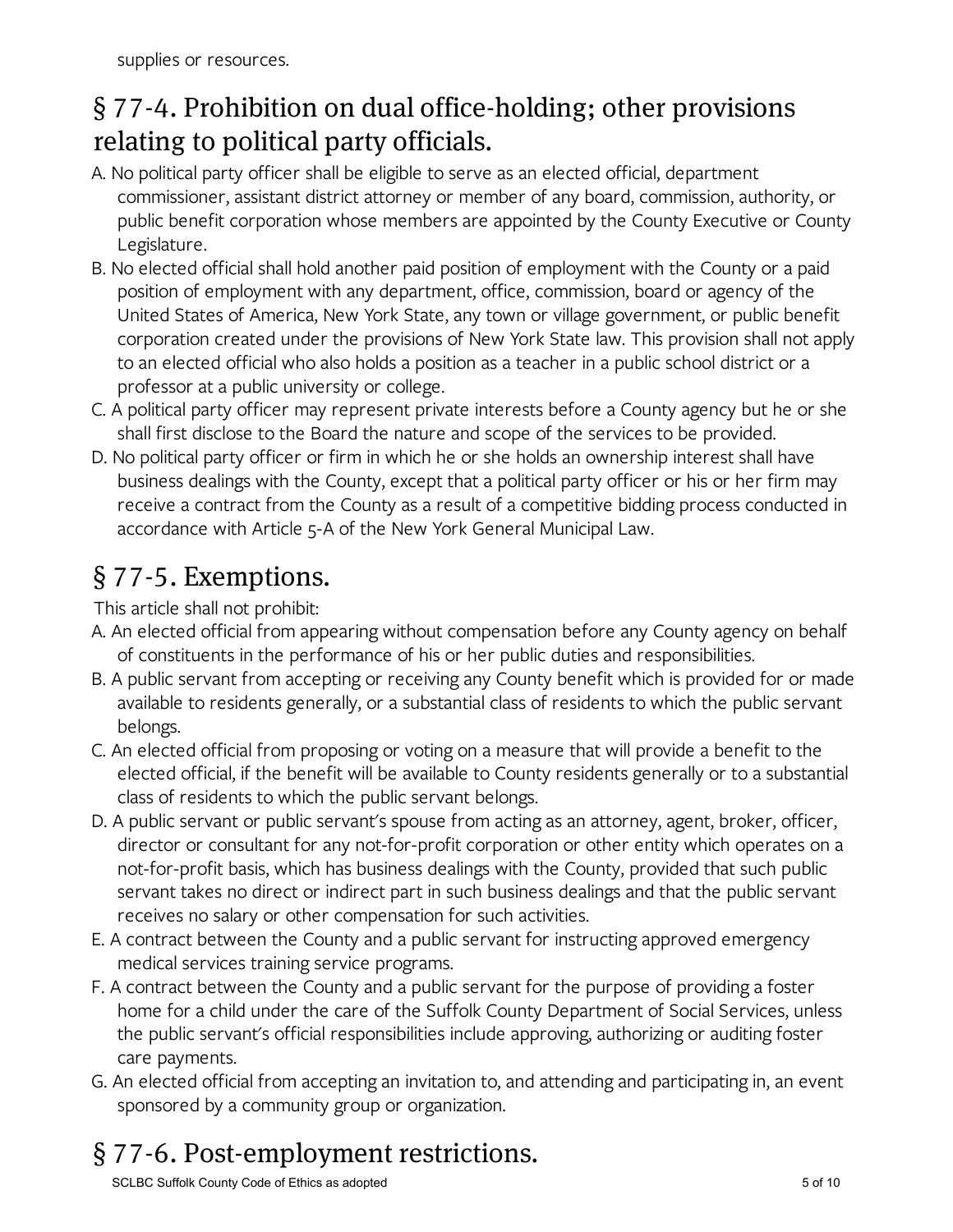- A. No public servant shall solicit, negotiate for, or accept employment with any firm which is involved in business dealings with the County while such public servant is directly concerned with or personally participating in those business dealings on behalf of the County. This prohibition shall not apply to positions in the federal, state or any local government.
- B. No former public servant shall appear, within a two-year period after his or her separation from County service, before the County agency served by such public servant. This prohibition shall not apply to a former public servant who appears before a County agency on behalf of another government entity as an elected representative or employee.
- C. No person who has served as a public servant shall appear before the County, or receive compensation for any services rendered, in relation to any particular matter in which such person had participated personally and substantially as a public servant.
- D. No elected official shall appear before any agency in the branch of County government served by such elected official within a period of two years after such official's separation from County service. For the purposes of this section, the executive branch consists of all agencies of the County, except the County Legislature. This prohibition shall not apply to a former elected official who appears before a County agency on behalf of another governmental entity as an elected representative or employee.
- E. No public servant shall, after leaving County service, disclose or use for private advantage any confidential information gained from County service which is not otherwise available to the public; however, this shall not prohibit any former public servant from disclosing any information concerning conduct which the public servant knows or reasonably believes to involve waste, inefficiency, corruption, criminal conduct or conflict of interest.
- F. No elected official may resign prior to the completion of his or her term of office and be employed by the County in any other position for a period of two years after his or her resignation.
- G. No elected official may resign prior to the completion of his or her term of office and be employed with a certified employee organization which engages in collective bargaining negotiations with the County for a period of two years after his or her resignation.
- H. No elected official whose term of office has expired may accept employment with a certified employee organization which engages in collective bargaining negotiations with the County for a period of two years after the expiration of his or her term.
- I. Nothing contained in this section shall prohibit a former public servant from being associated with or having a position in a firm which appears before a County agency or from acting in a ministerial matter regarding business dealings with the County.

## § 77-7. Recusal and disclosure.

- A. A public servant shall promptly recuse himself or herself from acting on any matter when acting on the matter, or failing to act on the matter, would constitute prohibited conduct under the Code of Ethics or would financially benefit the public servant, a person or firm associated with the public servant, a customer or client or any person from whom the public servant has received a gift, or any goods or services for less than market value in the preceding 12 months.
- B. Whenever a public servant is required to recuse himself or herself under the Code of Ethics, he or she shall:
	- (1) Promptly inform his or her immediate supervisor, if any;
	- (2) Promptly file with the Board a signed statement disclosing the nature and extent of the conflict; and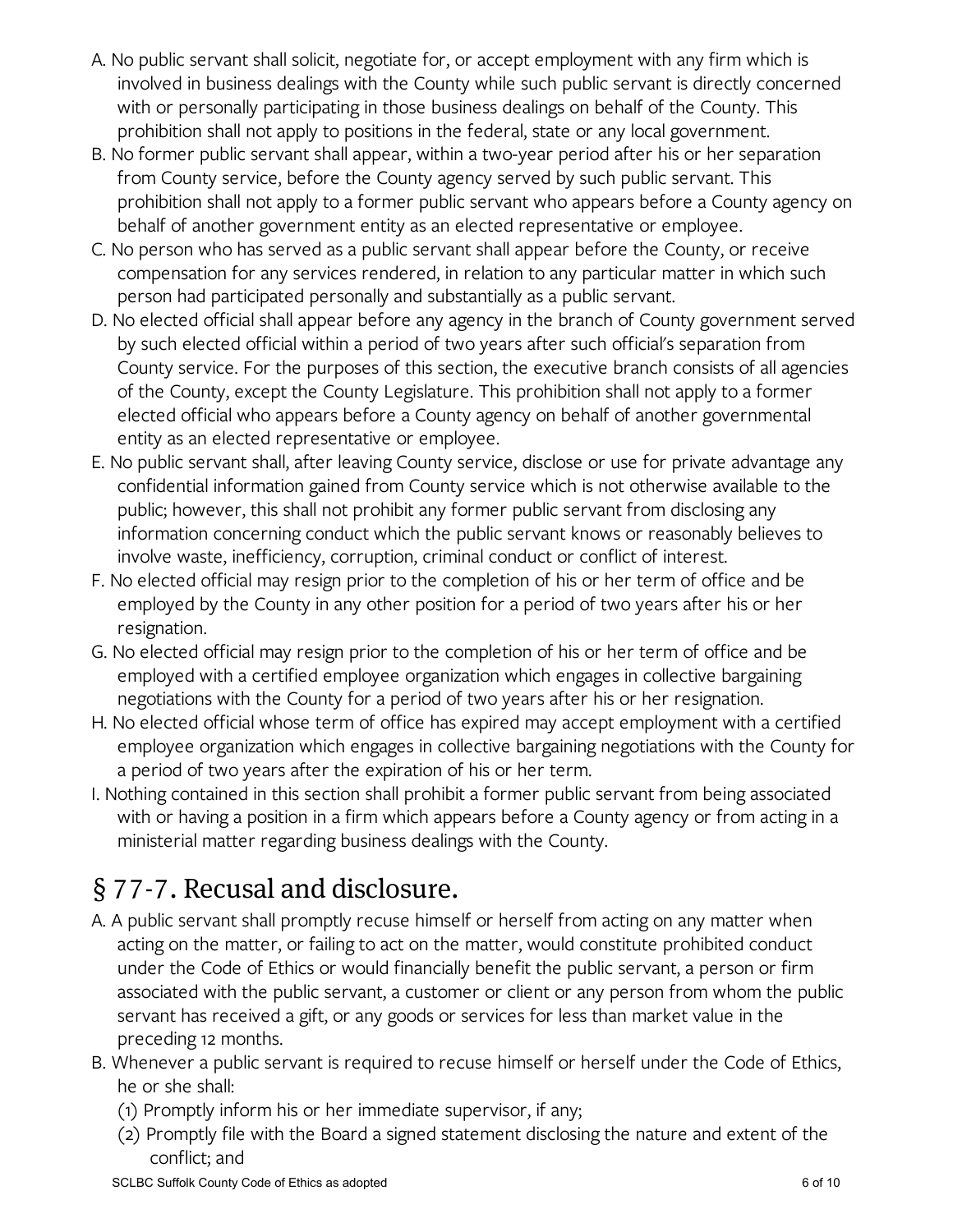(3) Immediately refrain from participating further in the particular matter.

## § 77-8. Disclosure involving County contracts.

- A. Where a public servant has, or acquires, an interest in any actual or proposed contract, purchase agreement, lease agreement or other agreement with the County, the public servant shall disclose the nature and extent of that interest in writing to his or her immediate supervisor and to the Board as soon as he or she has knowledge of the actual or prospective interest.
- B. For the purposes of this section, "interest" means a direct or indirect pecuniary or material benefit accruing to the public servant as a result of a contract with the County. A public servant shall be deemed to have an interest in the contract of:
	- (1) His or her spouse, except as to his or her spouse's employment agreement with the County;
	- (2) A firm, partnership, or association of which the public servant is a member or employee; and
	- (3) A corporation of which the public servant is an officer, director or employee.

# § 77-9. Penalties for offenses.

- A. Upon a determination by the Board that a violation of  $\frac{1}{5}$  77-1 or 77-2 involving a contract, sale or other transaction has occurred, the County may elect to void the contract, sale or transaction in question.
- B. Upon a determination by the Board that a violation of  $\S$  77-2, 77-3, 77-7 or 77-8 of this article has occurred, the Board shall have the authority to impose fines up to \$10,000 and to recommend to the hiring authority suspension or removal of the public servant from office or employment.
- C. Any person who knowingly violates §  $77-2$ ,  $77-3$ ,  $77-4$ ,  $77-6$ ,  $77-7$  or  $77-8$  of this article shall be guilty of a misdemeanor and subject to a term of imprisonment not in excess of one year and/or a fine of \$1,000.

# Article II. Financial Disclosure

## § 77-10. Persons required to file financial disclosure statement.

Notwithstanding any other provision of law to the contrary, the following public servants and persons shall file with the Board the approved disclosure statement by May 15 of each year, unless a different date is provided below, answering each and every question contained in the statement:

- A. Elected officials and chairpersons of County political party committees.
- B. Each person, who is not otherwise required to file a financial disclosure statement pursuant to this article, who has declared his or her intention to seek nomination or election and who has filed a petition for the Office of County Executive, District Attorney, Comptroller, Clerk, Treasurer, Sheriff or County Legislature, shall file such statement on or before the last day for filing his or her designating petitions.
- C. Each person, who is not otherwise required to file a financial disclosure statement pursuant to this article, who has been designated to fill a vacancy in a designation or nomination for the Office of County Executive, District Attorney, Comptroller, Clerk, Treasurer, Sheriff or County Legislature, shall file such statement within 15 days after a certificate designating such person<br>SCLBC Suffolk County Code of Ethics as adopted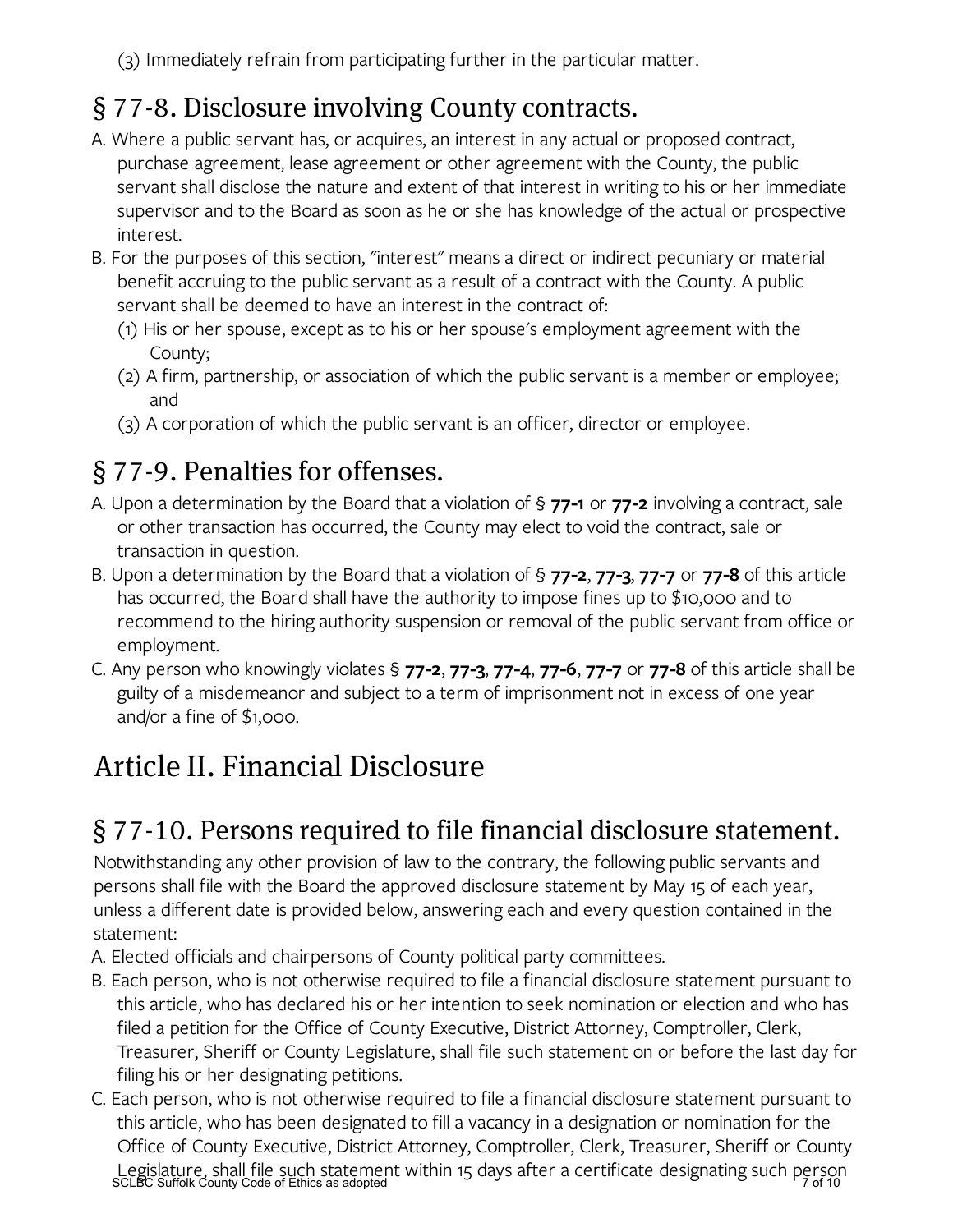to fill such vacancy is filed with the Board of Elections.

- D. Each department head, chief deputy department head and deputy department head.
- E. Each employee of the County Executive's Office and the County Legislature whose responsibilities include the independent exercise of managerial or policymaking functions, as annually determined by the appointing authority, subject to review by the Board.
- F. Each County employee, other than an employee of the County Executive's Office and the County Legislature, who holds a policymaking position as annually determined by the head of his or her agency, subject to review by the Board.
- G. Each County employee whose duties at any time during the preceding calendar year involved the negotiation, authorization or approval of leases, franchises, revocable consents, concessions, real estate licenses and contracts, including those involving the sale, rental, or lease of real property.
- H. Members appointed to the Suffolk County Planning Commission, the Board of the Suffolk County Off-Track Betting Corporation, the Suffolk County Industrial Development Agency, the Suffolk County Water Authority, and the Board of Trustees of the Department of Parks, Recreation and Conservation.

### § 77-11. Procedures for filing and review of financial disclosure statements.

- A. Each agency head shall determine by February 15 of each year, subject to review by the Board, which persons within the agency are required to submit a financial disclosure statement pursuant to the provisions  $\S$  77-10F and G, and shall inform such employees of their obligation to file the statement. All agency heads shall file with the Board, by March 1 each year, a list of persons within their agency obligated to file a financial disclosure statement.
- B. The County Executive and the Presiding Officer of the County Legislature shall determine by February 15 of each year, subject to review by the Board, which persons within their respective offices are required to submit a financial disclosure statement pursuant to the provisions of § 77-10E. The County Executive and the Presiding Officer shall file with the Board, by March 1 each year, a list of persons within their offices obligated to file a financial disclosure statement.
- C. The Board shall promulgate rules establishing procedures whereby a person required to file an annual financial disclosure statement may request an additional period of time within which to file such report, due to justifiable cause or undue hardship. However, in no case shall the Board's rules authorize the filing of a statement later than September 1 in any year.
- D. Any amendments and changes to a financial disclosure statement made after its filing shall be made on a separate form to be provided by the Board and attached to the statement.
- E. The Board may establish rules and procedures for the electronic filing of financial disclosure statements.

## § 77-12. Content and form of statement.

- A. The financial disclosure statement filed in any given year shall provide financial information for the preceding calendar year.
- B. The statement set forth in the Exhibit A, attached hereto and made a part of this Part 1, Editor's Note: Exhibit A is included at the end of this chapter. shall be the approved financial disclosure statement for the County of Suffolk. Notwithstanding any other provision of law to the contrary, each person subject to financial disclosure requirements pursuant to  $\S$  77-10, shall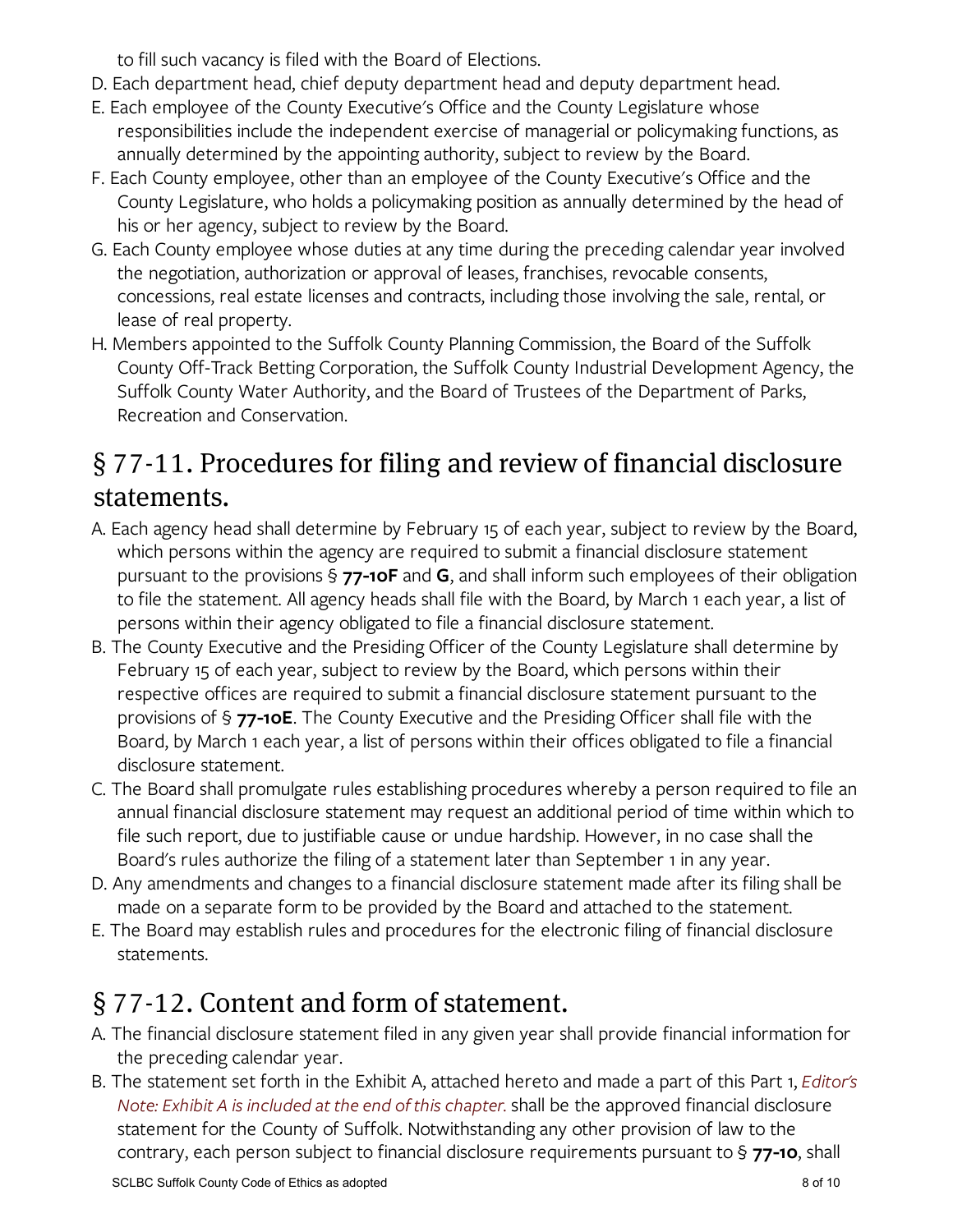file this approved financial disclosure statement, except that the members of the Suffolk County Planning Commission and the Suffolk County Parks Trustees shall complete the statement set forth in Exhibit B, which is attached hereto and made a part of this Part 1. Editor's Note: Exhibit B is included at the end of this chapter.

## § 77-13. Review of statement.

The Board or its staff will review each financial disclosure statement filed with it to determine if there has been compliance with this article governing financial disclosure.

# § 77-14. Public inspection of statements.

- A. Information filed in financial disclosure statements required by this article shall be maintained by the Board and shall be made available for public inspection, upon written request on such form as the Board shall prescribe. The Board shall respond to requests for inspection of financial disclosure statements in the order that they are received and within the time periods prescribed by New York's Freedom of Information Law.
- B. Any person required to file a statement may, at the time the statement is filed, submit a request to the Board, in such form as the Board shall require, to withhold any item disclosed therein on the ground that the inspection of such item by the public would constitute an unwarranted invasion of his or her privacy or a risk to the safety or security of any person. The Board shall evaluate such request and any such item shall be withheld from public inspection upon a finding by the Board that the inspection of such item by the public would constitute an unwarranted invasion of privacy or a risk to the safety or security of any person. The Board shall provide a written notification of the Board's determination to the person who requested that information be withheld from public inspection in a timely manner, and shall not release the information subject to the request until at least 10 days after mailing such notification.
- C. Whenever the Board produces a financial disclosure statement for public inspection, the Board shall notify the person who filed the report of the production and of the identity of the person to whom such statement was produced.
- D. Categories of value shall be confidential and this information will be redacted by the Board before a financial disclosure statement is made available for public inspection.

# § 77-15. Retention of records.

Statements filed pursuant to this article and other records of the Board shall be retained and disposed of in accordance with the Records Retention and Disposal Schedule issued pursuant to Article 57-A of the New York Arts and Cultural Affairs Law.

# § 77-16. Penalties for offenses.

- A. Any person required to file a statement pursuant to this article who has not so filed at the end of one week after the required filing date shall be subject to a fine of not less than \$250 or more than \$1,000. In determining the amount of the fine, the Board shall consider factors, including, but not limited to, the person's failure in prior years to file a report in a timely manner, and the length of the delay in filing. The Board may waive a fine entirely if a person establishes that the failure to file a report in a timely manner was due to illness, injury or other hardship.
- B. If any County employee subject to financial disclosure requirements fails to file a statement as SCLBC Suffolk County Code of Ethics as adopted 9 of 10